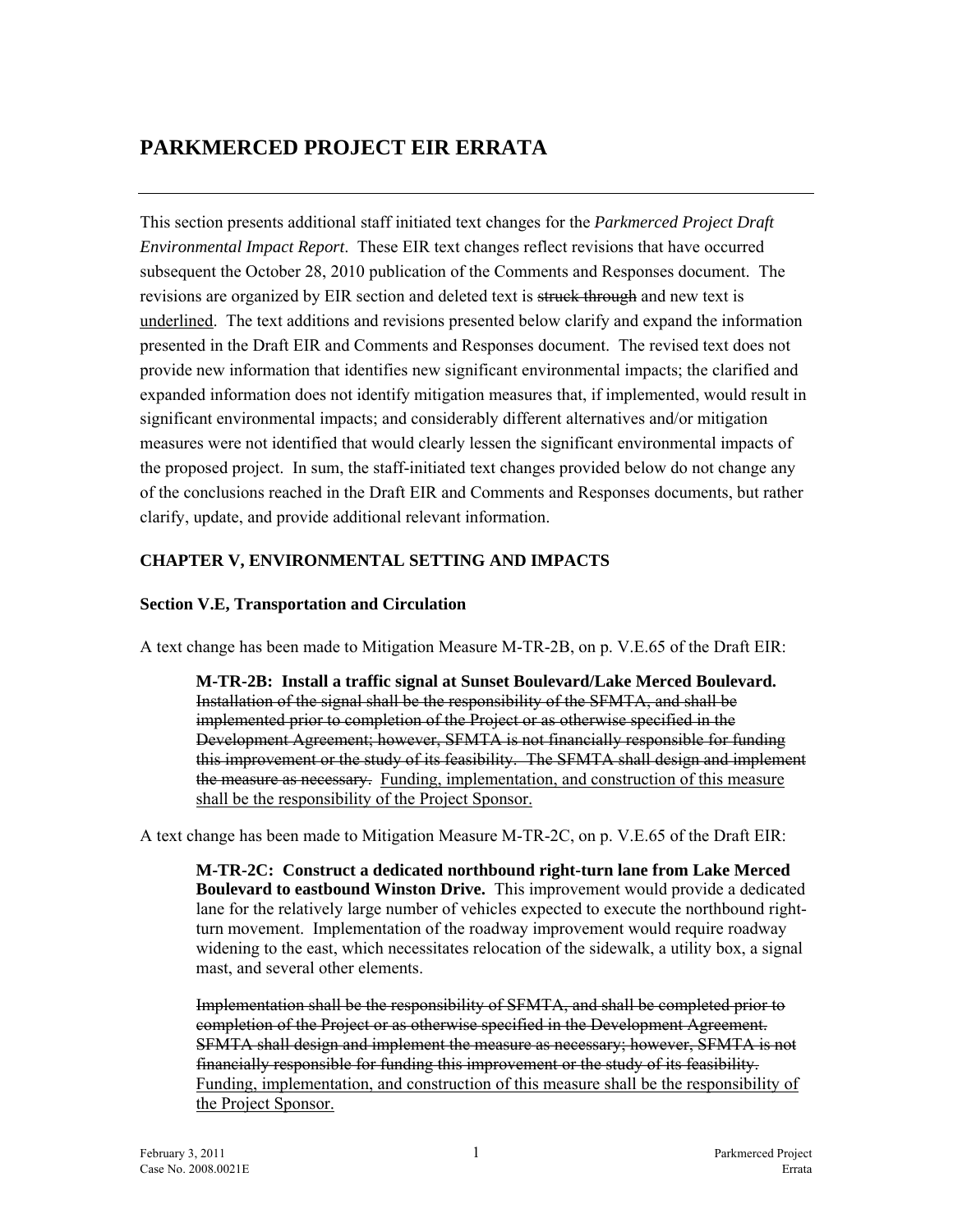A text change has been made to Mitigation Measure M-TR-2D, on p. V.E.66 of the Draft EIR:

**M-TR-2D: Provide a third northbound through lane and a second southbound leftturn lane at the Lake Merced Boulevard/Font Boulevard intersection.** This mitigation measure would require restriping the northbound right-turn lane at the Lake Merced Boulevard/State Drive intersection as a through lane and removing the on-street parking on the north side of the intersection to recreate the dedicated right-turn lane (assuming that it is required for acceptable operations at this intersection).

Additionally, providing a second southbound left-turn lane at this intersection would require removal of on-street parking on the south side of Font Boulevard to create a second receiving lane, as well as the removal of some spaces on the west side of Lake Merced Boulevard and shifting the through travel lanes to the west to make room for the second southbound left-turn lane.

Implementation would require significant roadway restriping and signal optimization and coordination at multiple intersections, as well as the removal of approximately 25 parking spaces. If feasible, implementation of this measure shall be the responsibility of SFMTA, and shall be implemented prior to completion of the Project or as otherwise specified in the Development Agreement; however, SFMTA is not financially responsible for funding this improvement or the study of its feasibility. SFMTA shall design and implement the measure as necessary. Funding, implementation, and construction of this measure shall be the responsibility of the Project Sponsor.

A text change has been made to Mitigation Measure M-TR-2E, on p. V.E.66 of the Draft EIR:

**M-TR-2E: Reconfigure the westbound right-turn and southbound left-turn as the primary movements of the intersection at the Lake Merced Boulevard/Brotherhood Way.** This would convert the northbound approach of Lake Merced Boulevard into the "minor" approach to the intersection. Although the configuration may be able to fit within the existing right-of-way at the intersection, further study is needed to determine the feasibility of this measure. A conceptual intersection configuration is presented in the Project's Transportation Study.

If implemented, the intersection reconfiguration shall be the responsibility of SFMTA, and shall be implemented prior to completion of the Project or as otherwise specified in the Development Agreement. SFMTA shall design and implement the measure as necessary; however, SFMTA is not financially responsible for funding this improvement or the study of its feasibility. Funding, implementation, and construction of this measure shall be the responsibility of the Project Sponsor.

A text change has been made to Mitigation Measure M-TR-21A, on p. V.E.88 of the Draft EIR:

**M-TR-21A: Purchase an additional two-car light rail vehicle for the M Ocean View.** Purchase and insert another light-rail vehicle into the system in order to maintain headways. This will allow Muni to maintain proposed headways on the M Ocean View with a slightly longer route. The procurement of the new light rail vehicles shall be completed by SFMTA, and shall be completed prior to operating the rerouted system. However, the new transit vehicles required to serve the Proposed Project shall not be the financial responsibility of SFMTA.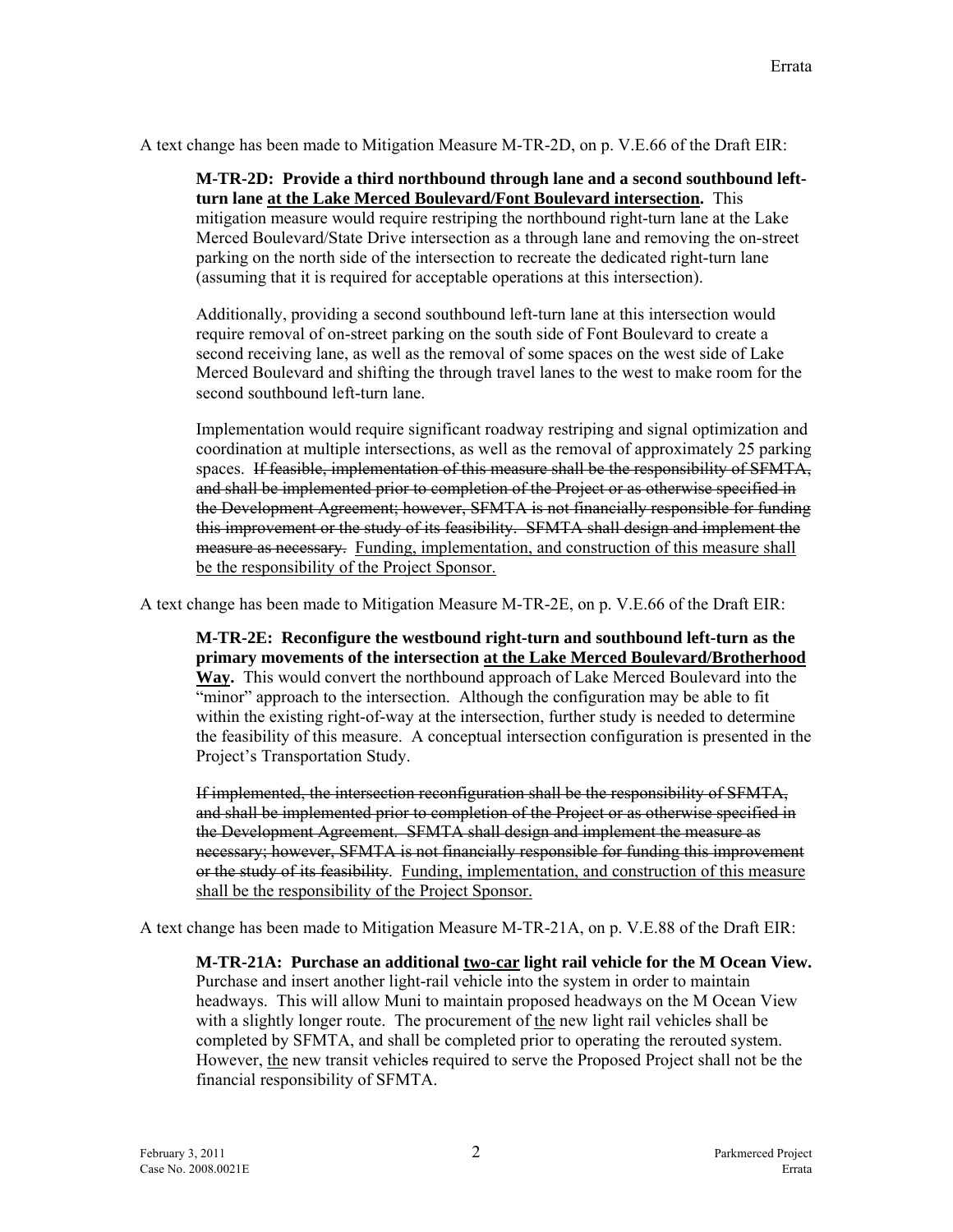A text change has been made to Mitigation Measure M-TR-22B, on pp. V.E.90-V.E.91 of the Draft EIR:

**M-TR-22B: Maintain the proposed headways of the 18 46th Avenue.** The Project Sponsor in cooperation with SFMTA shall conduct a study to evaluate the effectiveness and feasibility of the following improvements which could reduce Project impacts on transit operations along the Lake Merced Boulevard corridor, generally between Brotherhood Way and Winston Drive. The study shall create a monitoring program to determine the implementation extent and schedule (as identified below) to maintain the proposed headways of transit lines impacted by the Project.

- A transit-only queue-jump lane should be considered on Lake Merced Boulevard at Font Boulevard. This treatment could be constructed within the existing curbto-curb right of way for the northbound direction.
- Southbound queue-jumps are viable at State Drive and Font Boulevard with removal of on-street parking. However, these treatments may conflict with mitigation measures M-TR-2C<del>, M-TR-2D, and M-TR-2E</del> (collectively summarized in M-TR-22A), which has have been designed to reduce the Project's traffic impacts.

These improvements would collectively benefit not only the 18 46th Avenue prior to the TEP improvements, but also SamTrans Route 122, and the proposed "shopper shuttle."

SFMTA shall design and implement the measure as necessary; however, SFMTA is not financially responsible for funding this improvement or the study of its feasibility. Funding, implementation, and construction of this measure shall be the responsibility of the Project Sponsor. The Project Sponsor shall fully fund the costs of implementing the transit priority improvements (either the improvements identified above, or alternative improvements of equal or greater effectiveness and comparable cost) as determined by the study and the monitoring program. Other options to be evaluated in the study could include comprehensive replacement of stop-controlled intersections with interconnected traffic signals equipped with transit priority elements.

A text change has been made to Mitigation Measure M-TR-22C, on p. V.E.91 of the Draft EIR:

**M-TR-22C: Purchase additional transit vehicles as necessary to mitigate the Project impacts to headways on the 18 46<sup>th</sup> Avenue.** Should mitigation measures M-TR-22A or M-TR-22B not be feasible or effective, the Project Sponsor shall work with SFMTA to purchase additional transit vehicles and contribute to operating costs and facility improvements as necessary to mitigate the Project impacts to headways for the transit line. While this mitigation measure would allow headways to be maintained, it does not mitigate the transit travel time delay. The procurement of new transit vehicles shall be completed by SFMTA. However, new transit vehicles required to serve the Proposed Project shall not be the financial responsibility of SFMTA. The Project Sponsor shall be responsible for the procurement and financing of the new transit vehicles.

A text change has been made to Mitigation Measure M-TR-25B, on p. V.E.94 of the Draft EIR:

**M-TR-25B: Maintain the proposed headways of the 29 Sunset.** The Project Sponsor in cooperation with SFMTA shall conduct a study to evaluate the effectiveness and feasibility of installing transit priority elements along Lake Merced Boulevard, between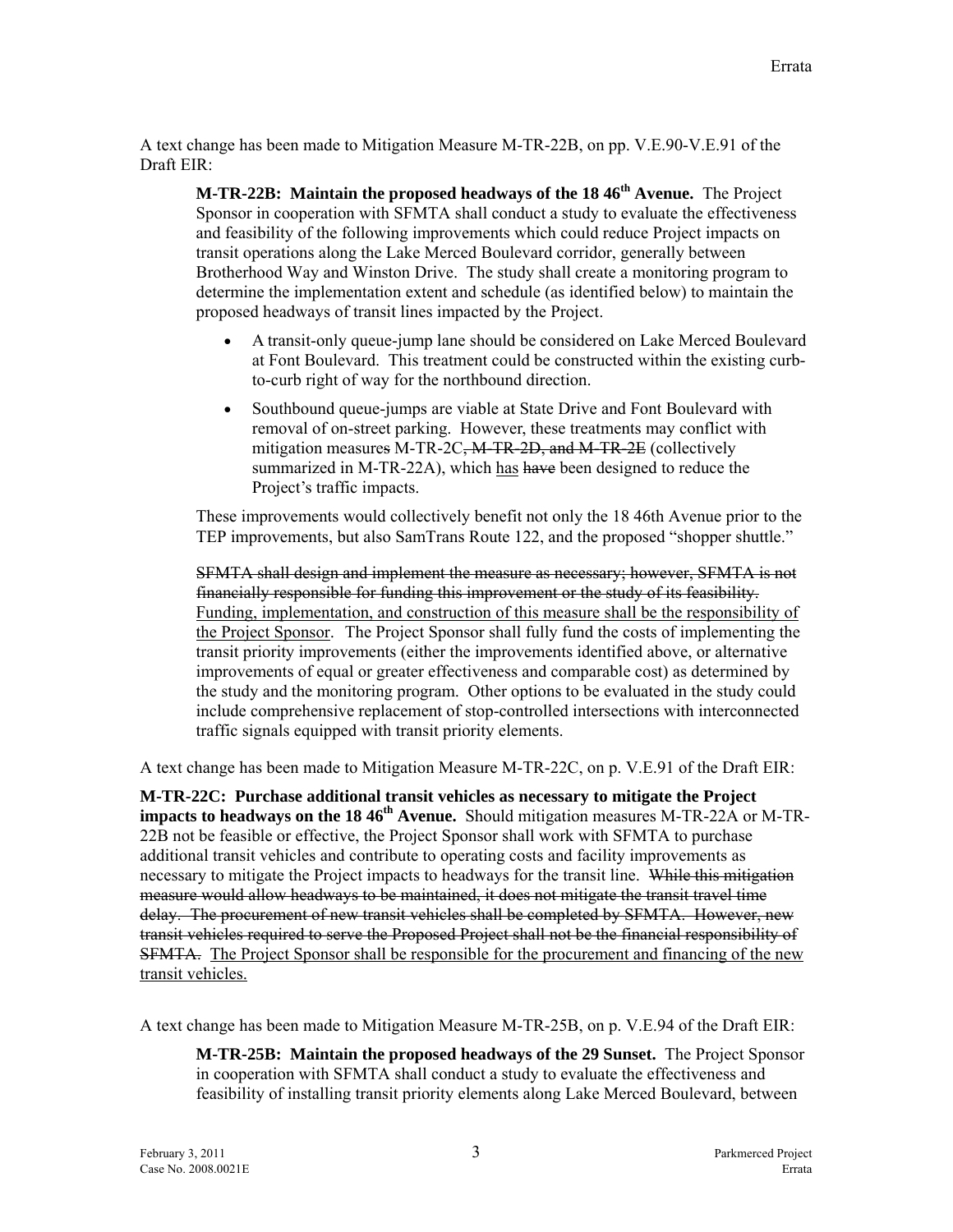Winston Drive and Sunset Boulevard. This may include, but is not limited to, queuejump lanes and transit-only lanes. SFMTA shall design and implement the measure as necessary; however, SFMTA is not financially responsible for funding this improvement or the study of its feasibility. Funding, implementation, and construction of this measure shall be the responsibility of the Project Sponsor. The Project Sponsor shall fully fund the costs of implementing the transit priority improvements (either the improvements identified above, or alternative improvements of equal or greater effectiveness and comparable cost) as determined by the study and the monitoring program.

A text change has been made to Mitigation Measure M-TR-36C, on p. IV.17 of the Comments and Responses document:

**M-TR-36C: Install a traffic signal at Lake Merced Boulevard/John Muir Drive.** Installation of a traffic signal at the intersection of Lake Merced Boulevard/John Muir Drive would improve operations to acceptable levels. Implementation of the signal installation shall be the responsibility of SFMTA, and shall be implemented prior to copmpletion of the Project or as otherwise specified in the Development Agreement. The SFMTA shall design and implement the measure as necessary; however, SFMTA is not financially responsible for funding this improvement or evaluating its feasibility. Funding, implementation, and construction of this measure shall be the responsibility of the Project Sponsor.

#### **Section V.G, Air Quality**

The BAAQMD recently updated their 1999 CEQA Air Quality Guidelines and adopted new CEQA significance thresholds for air quality. The updated BAAQMD CEQA Guidelines include quantitative CEQA significance thresholds for construction-related and operational criteria pollutant emissions, precursor emissions, and health risks (from emissions of toxic air contaminants [TACs]). According to the BAAQMD, these recently adopted thresholds of significance are only intended to apply to environmental analyses that began on or after June 2, 2010, and thresholds pertaining to the health risks to new sensitive receptors are only intended to apply to environmental analyses that began on or after January 1, 2011. Even though the environmental analysis of the proposed project began well in advance of June 2, 2010, the analysis in this EIR conservatively relies on the recently adopted significance thresholds and mitigation strategies.

Therefore, the following text changes are made to the Air Quality section of the Draft EIR, starting at the first paragraph on p. V.G.33, though the last paragraph on p. V.G.40. These changes reflect the adoption of the new guidelines, but do not change any of the substantive conclusions of the Draft EIR or Comments and Responses documents.

#### **Draft BAAQMD CEQA Air Quality Guidelines and Proposed Adopted 2010 Thresholds**

BAAQMD recently updated is currently in the process of updating its CEQA Air Quality Guidelines, which will includes revised thresholds of significance for criteria air pollutants and precursors, community risk and hazards related to TACs, and greenhouse gases (GHGs) (see Section V.H, Greenhouse Gas Emissions of this EIR for a discussion of proposed thresholds for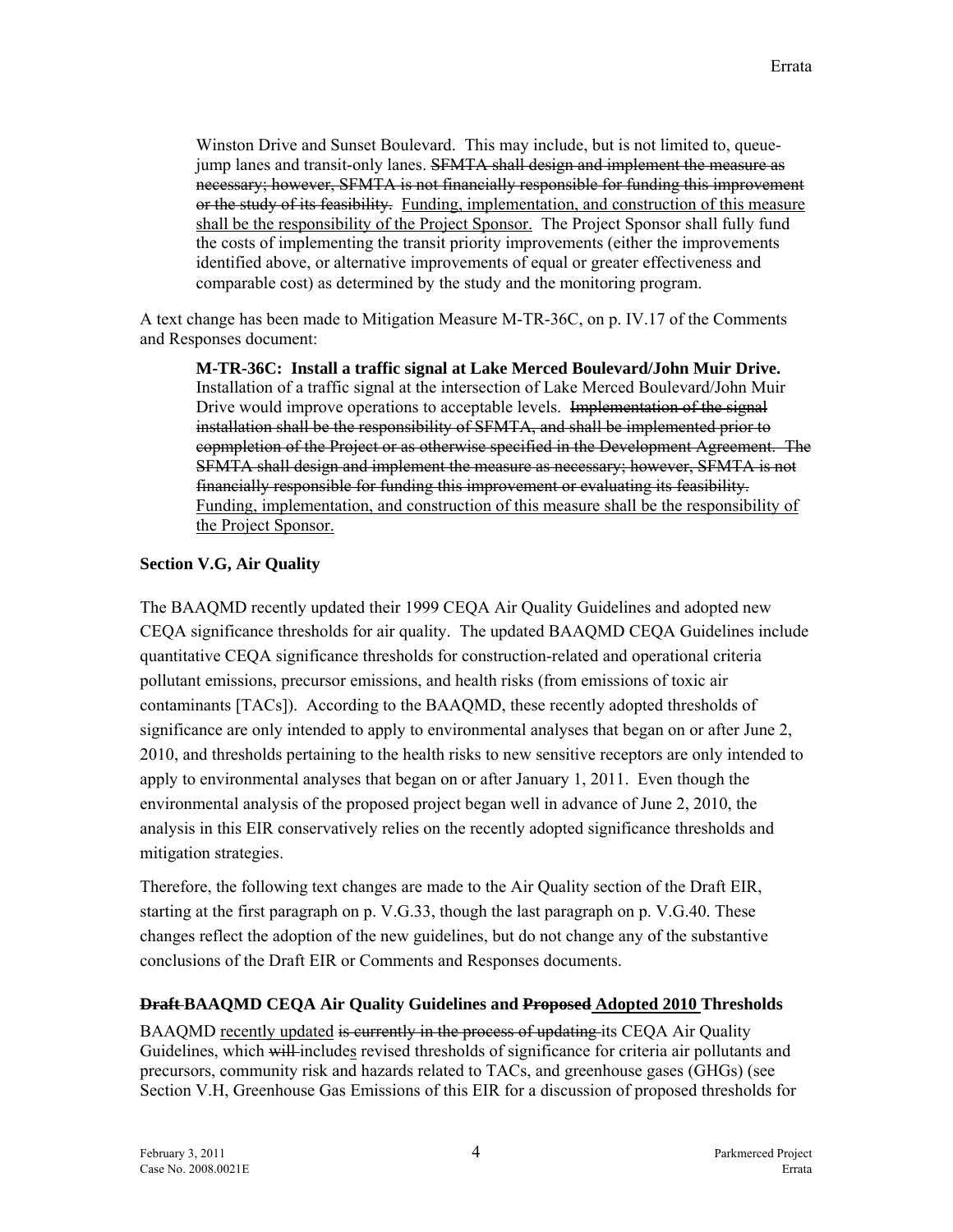GHGs). BAAQMD is considering adopted two sets of thresholds, one that would apply to specific development projects, such as the Proposed Project, and another threshold that would apply to plan-level CEQA analyses. Should the The BAAQMD adopted the new CEQA thresholds on June 2, 2010. It is BAAQMD's policy that the new thresholds apply to projects for which the Notice of Preparation (NOP) was prepared on or after June 2, 2010 for all adopted thresholds except the thresholds for exposing sensitive receptors to health risks and hazards. It is BAAQMD's policy that the health risk and hazard thresholds apply to NOP's published after May 1, 2011. It is be adopted before this EIR is certified, the new thresholds could apply to the Proposed Project. The draft guidelines have yet to be formally adopted by BAAQMD and therefore cannot yet be formally adopted by the City and County of San Francisco should it choose to do so.

#### Criteria Related to Construction Impacts

Quantification of construction emissions is appropriate for analysis under the 2010 proposed **Draft BAAQMD CEQA Air Quality Guidelines. A project would have a significant air quality** impact if it would result in total construction-related emissions of ROG, NOx, or  $PM_{2.5}$  (noninclusive of fugitive dust) of 10 tons per year or greater or 54 pounds (25 kilograms) per day or greater. The draft guidelines have a separate emission threshold for  $PM_{10}$  (non-inclusive of fugitive dust) of 15 tons per year or greater or 82 pounds (37 kilograms) per day.

Under the 2010 proposed BAAQMD guidance, a Plan or project would also have a significant air quality impact if construction activities would result in an incremental increase in localized annual average concentrations of  $PM<sub>2.5</sub>$  exceeding 0.3 micrograms per cubic meter.

Additionally, construction associated with a Plan or project would have a significant air quality impact if it would result expose persons to substantial levels of TACs, such that the probability of contracting cancer for the Maximally Exposed Individual (MEI) exceeds 10 in one million or if it would expose persons to TAC's such that a non-cancer Hazard Index of 1.0 would be exceeded.

## Criteria for Project-Level Operational Impacts

The 2010 <del>Draft</del> BAAOMD CEOA Guidelines recommend lower threshold levels for determining significance of operational emissions of ROG, NOx, or  $PM_{10}$  including  $PM_{2.5}$ . For ROG, NOx and  $PM_{2.5}$ , a net increase of 54 pounds per day is considered significant, while for  $PM_{10}$  a net increase of 82 pounds per day is considered significant.

The proposed guidance expands on the existing health risk thresholds by adding thresholds related to the incremental ambient  $PM_{2.5}$  increases associated with a project or and by requiring a determination of consistency with a Qualified Risk Reduction Plan, if applicable. A project would also have a significant air quality impact if it would result in an incremental increase in or exposure of receptors to localized annual average concentrations of  $PM_{2.5}$  exceeding 0.3 micrograms per cubic meter  $(\mu g/m^3)$ , or expose persons to substantial levels of TACs, such that the probability of contracting cancer for the Maximally Exposed Individual (MEI) exceeds 10 in one million or if it would expose persons to TAC's such that a non-cancer Hazard Index of 1.0 would be exceeded from project operations.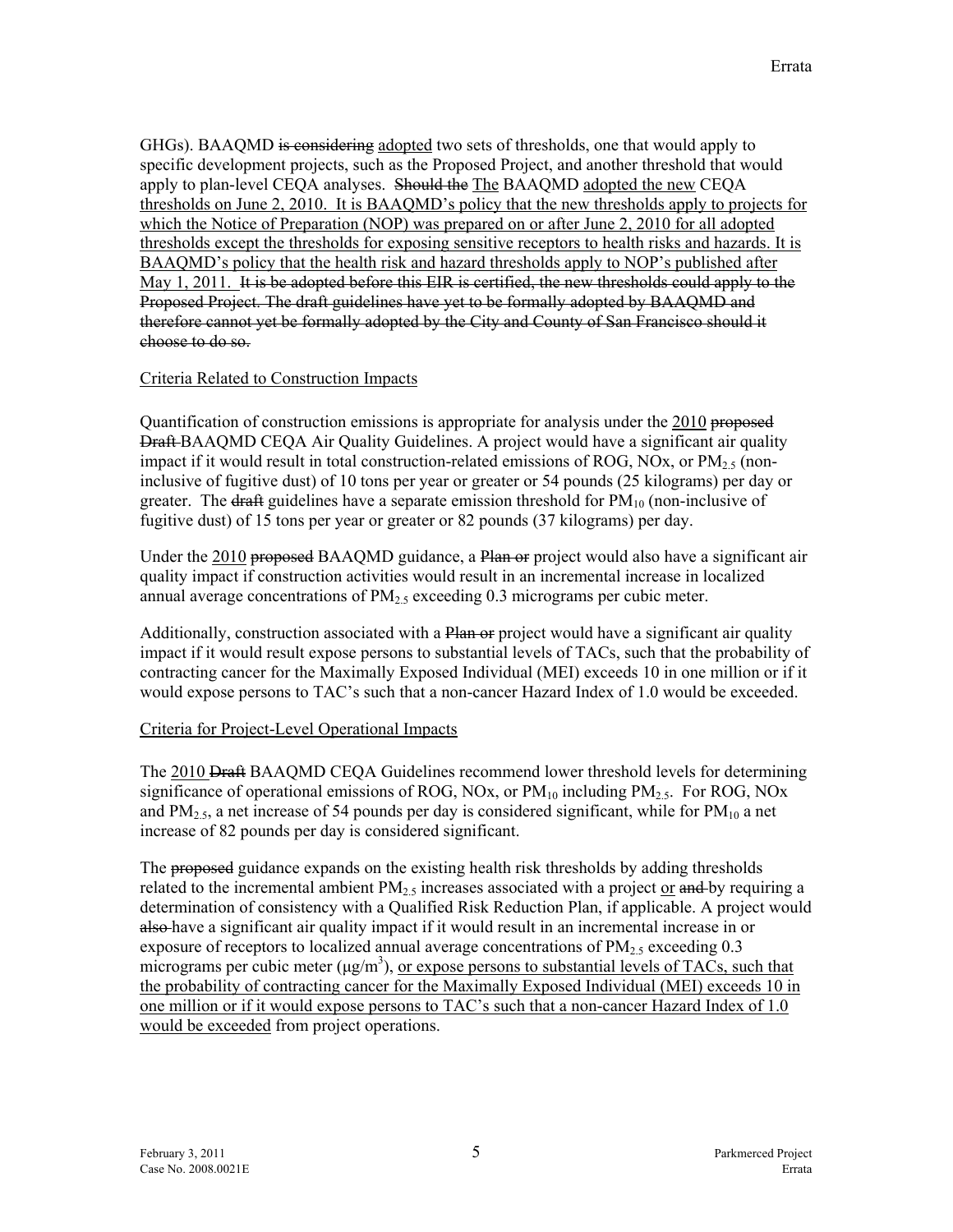## Criteria for Cumulative Impacts

Cumulative impacts are based on the a project's emissions and the potential for the project to expose sensitive receptors to health risks and the potential for the project to contribute to regional air pollution. As with the existing BAAQMD guidance, if a project results in an increase in ROG, NOx,  $PM_{10}$ , or  $PM_{2.5}$  of more than their respective daily mass thresholds, then it would also be considered to contribute considerably to a significant cumulative effect.

Characterizing cumulative air quality impacts relative to emissions of  $PM_{2.5}$  and TAC relies on cumulative assessment methodologies that are still in development by BAAQMD. Establishing a consistent methodology for cumulative health risk assessment will affect decisions on what sources to consider in a cumulative analysis and how to obtain emission data for sources that are beyond the bounds of a project.

With regard to cumulative impacts (both construction and operations) from  $PM_{2.5}$ , the proposed guidance indicates that a significant cumulative air quality impact would occur if localized annual average concentrations of PM<sub>2.5</sub> would exceed 0.8 micrograms per cubic meter ( $\mu$ g/m<sup>3</sup>) from project operations in addition to existing emission sources and cumulative emissions sources within 1,000 feet of the project. However, background annual average concentrations of  $PM_{2.5}$ currently exceed ten times this level for all previous years, as shown in Table V.G.1.

With regard to cumulative impacts from TACs, a significant cumulative air quality impact would occur if the probability of contracting cancer for the MEI defined above, would exceed 100 in one million or if would expose persons to TACs such that a non-cancer Hazard Index of 10.0 would be exceeded as a result of project operations, in addition to existing emission sources and cumulative emissions sources within a 1,000 foot radius of the project site.

## **Proposed BAAQMD CEQA Adopted Thresholds, Impact Evaluation**

#### **Impact AQ-10: The Proposed Project could result in localized construction dust-related air quality impacts under proposed the 2010 guidelines. (***Less than Significant***) (Criteria G.b, G.d)**

Under the 2010 Draft BAAQMD CEQA Guidelines, implementation of Best Management Practices for fugitive dust would reduce the impact of construction dust to a less-than-significant level, as required by the San Francisco Construction Dust Control Ordinance (see Impact AQ-1 above).

#### **Impact AQ-11: The Proposed Project could result in construction-related impacts to regional air quality under the 2010 proposed guidelines. (***Significant and Unavoidable***) (Criteria G.b, G.d)**

Criteria pollutant emissions from maximum daily use of construction equipment are quantified above (see Table V.G.4). The 2010 Draft BAAQMD CEQA Guidelines specifies that average daily construction emissions greater than 54 pounds per day of ROG, NOx, and  $PM_{2.5}$ , or 82 pounds per day  $PM_{10}$ , would be a significant increase. To be conservative, this analysis shows maximum daily construction-phase emissions in Table V.G.4. Because of the considerable levels of construction activities, the construction emissions under the 2010 Draft BAAQMD CEQA Guidelines would be significant. Mitigation Measure M-AQ-3 that is identified above would reduce construction exhaust emissions.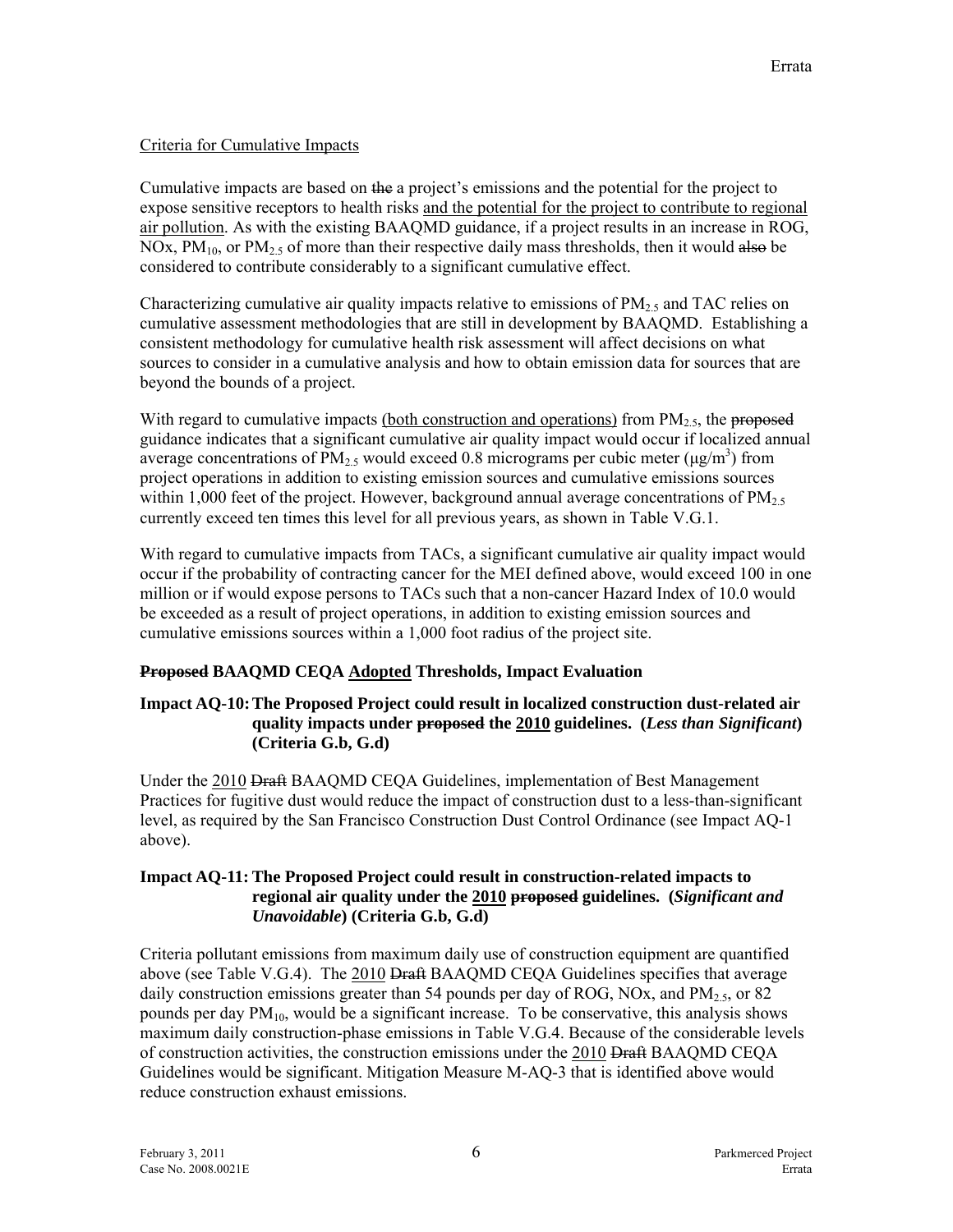Given current technologies, Mitigation Measure M-AQ-3 would achieve a feasible level of NOx and ROG reductions, but this measure is unlikely to achieve a sufficient reduction in emissions to bring construction activities to a level below the daily thresholds for ROG, NOx,  $PM_{10}$ , and  $PM_{2.5}$ . Construction emissions of  $PM_{10}$  and  $PM_{2.5}$  would be significant according to the 2010 draft guidelines, after incorporating dust control strategies (see Impact AQ-1) and feasible strategies to reduce emissions in construction equipment exhaust (Mitigation Measure M-AQ-3). Therefore, the potential impacts of the Proposed Project with respect to the 2010 Draft BAAQMD CEQA Guidelines would be significant and unavoidable, even with implementation of mitigation.

#### **Impact AQ-12: The Proposed Project could result in construction-related impacts of toxic air contaminants and adverse health effects under the 2010 proposed guidelines***.* **(***Significant and Unavoidable***) (Criteria G.b, G.d)**

The Proposed Project could increase cancer risk from exposure to emissions of DPM and other TACs associated with off-road construction equipment and on-road haul trucks used during construction of the Proposed Project, as these emissions would occur within 1,000 feet of existing residential units and educational facilities within and adjacent to the Project Site. The 2010 Draft BAAQMD CEQA Guidelines thresholds for TACs are similar to the current recommendations, with the addition of  $PM_{2.5}$  as a pollutant of health risk concern.

Emissions of  $PM_{2.5}$  from construction activities would occur at regionally significant levels, as described above. Additionally, health risks due to  $PM_{2.5}$  emissions would be considered significant under 2010 Draft BAAQMD CEQA Guidelines for construction activities causing concentrations of PM<sub>2.5</sub> over an annualized threshold of 0.3 micrograms per cubic meter ( $\mu$ g/m<sup>3</sup>). This annualized threshold is applicable during any single year of construction activity, as opposed to the cancer risk threshold, which is based on lifetime exposure. Construction-related exhaust emissions and fugitive dust emissions would contribute to total  $PM_{2.5}$  concentrations at nearby receptors. With construction-related annual total  $PM<sub>2.5</sub>$  emissions exceeding the BAAQMD threshold of 10 tons per year, local  $PM<sub>2.5</sub>$  concentrations would likely be above the BAAQMD 2010 proposed threshold of 0.3  $\mu$ g/m<sup>3</sup> on an annualized basis during some years of construction, depending on the intensity of activity and proximity of receptors. Existing residential units and educational facilities within 1,000 feet of construction activities would be most likely to experience this impact.

The 2010 Draft BAAQMD CEQA Guidelines of May 2010 include a "Draft Construction Health Risk Screening Table" that provides an approximate minimum offset distance for typical construction projects of various sizes.<sup>[1](#page-6-0)</sup> For the phased and high-density development of the Proposed Project, up to about 40 acres could be under construction at any one time (given four major phases across the 152-acre Project Site). According to the <del>draft</del> construction screening approach tables, the minimum offset distance (buffer distance) to ensure that a sensitive receptor would have a less than significant impact would be 300 meters (984 feet). Existing and planned residential units and educational facilities within this distance would experience a potentially significant impact due to construction-related TAC and  $PM<sub>2.5</sub>$ .

 $\overline{a}$ 

<span id="page-6-0"></span><sup>&</sup>lt;sup>1</sup> BAAQMD, *Draft CEQA Guidelines, Screening Tables for Air Toxics Evaluation During Construction, Version 1.0*, May 2010.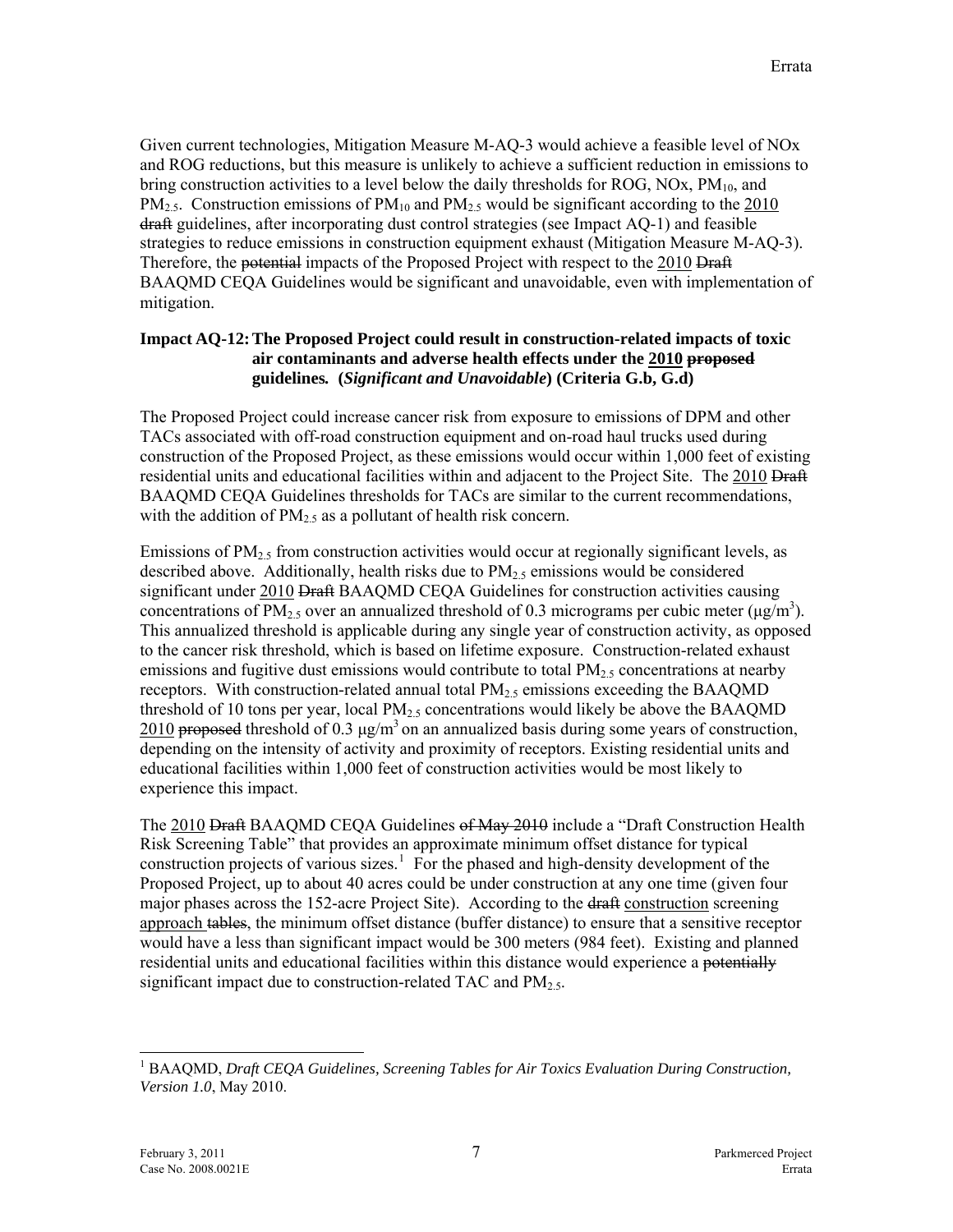Reducing this impact could involve reducing construction equipment emissions or providing sufficient offset distances between construction and occupied land uses. Although implementation of the construction emission control measures (including Mitigation Measure M-AQ-3) would reduce TAC, including DPM, exhaust emissions by implementing feasible controls and requiring up-to-date equipment, adverse TAC and  $PM_{2.5}$  health effects during construction would remain. Due to the high-density surroundings, individuals would occasionally be essentially adjacent to construction activity. It would be practically impossible to phase construction or restrict public access in such a manner to eliminate the potential risks to individuals occupying and visiting areas within 1,000 feet of the proposed construction activities. Due to uncertainty in quantifying the construction-related incremental cancer risk and non-cancer health impacts, the impact is considered significant and unavoidable under the 2010 Draft BAAQMD Guidelines for existing residential units and educational facilities within the Project Site and within 1,000 feet of the Proposed Project.

## **Impact AQ-13: The Proposed Project could result in operation-related impacts to regional air quality under the 2010 proposed guidelines. (***Significant and Unavoidable***) (Criteria G.b, G.d)**

Table V.G.5 shows that the Proposed Project would result in an increase in criteria pollutant emissions that would be considered significant according to the 2010 proposed BAAOMD significance thresholds of ROG, NOx, or  $PM_{2.5}$  greater than 54 pounds per day or  $PM_{10}$  greater than 82 pounds per day. This impact would occur with the project incorporating feasible emission reduction measures within its extensive TDM program and Sustainability Plan. As such, this impact would be significant and unavoidable.

## **Impact AQ-14: The Proposed Project could result in operation-related impacts to CO ambient air quality standards under the 2010 proposed guidelines. (***Less than Significant***) (Criterion G.d)**

The significance of localized CO emissions from mobile sources is determined via a screening assessment methodology from the proposed 2010 Draft BAAMQD CEQA Guidelines. According to the 2010 proposed approach, a project would result in a less-than-significant impact to localized CO concentrations if the following three criteria are met:

- The project is consistent with an applicable congestion management program established by the county congestion management agency for designated roads or highways, regional transportation plan, and local congestion management agency plans. The Draft II Transportation Impact Analysis for the Proposed Project indicates that the proposed Parkmerced Transportation Demand Management (TDM) Plan would be consistent with City and County of San Francisco agency policies (Fehr & Peers, February 2010).
- The project traffic would not increase traffic volumes at affected intersections to more than 44,000 vehicles per hour. The Draft II Transportation Impact Analysis for the Proposed Project indicates that the study intersections with the highest volumes would experience approximately 20,000 vehicles per peak hour under the Proposed Project and cumulative scenarios (Fehr & Peers, February 2010).
- The project traffic would not increase traffic volumes at affected intersections to more than 24,000 vehicles per hour where vertical and/or horizontal mixing is substantially limited (e.g., tunnel, parking garage, bridge underpass, natural or urban street canyon,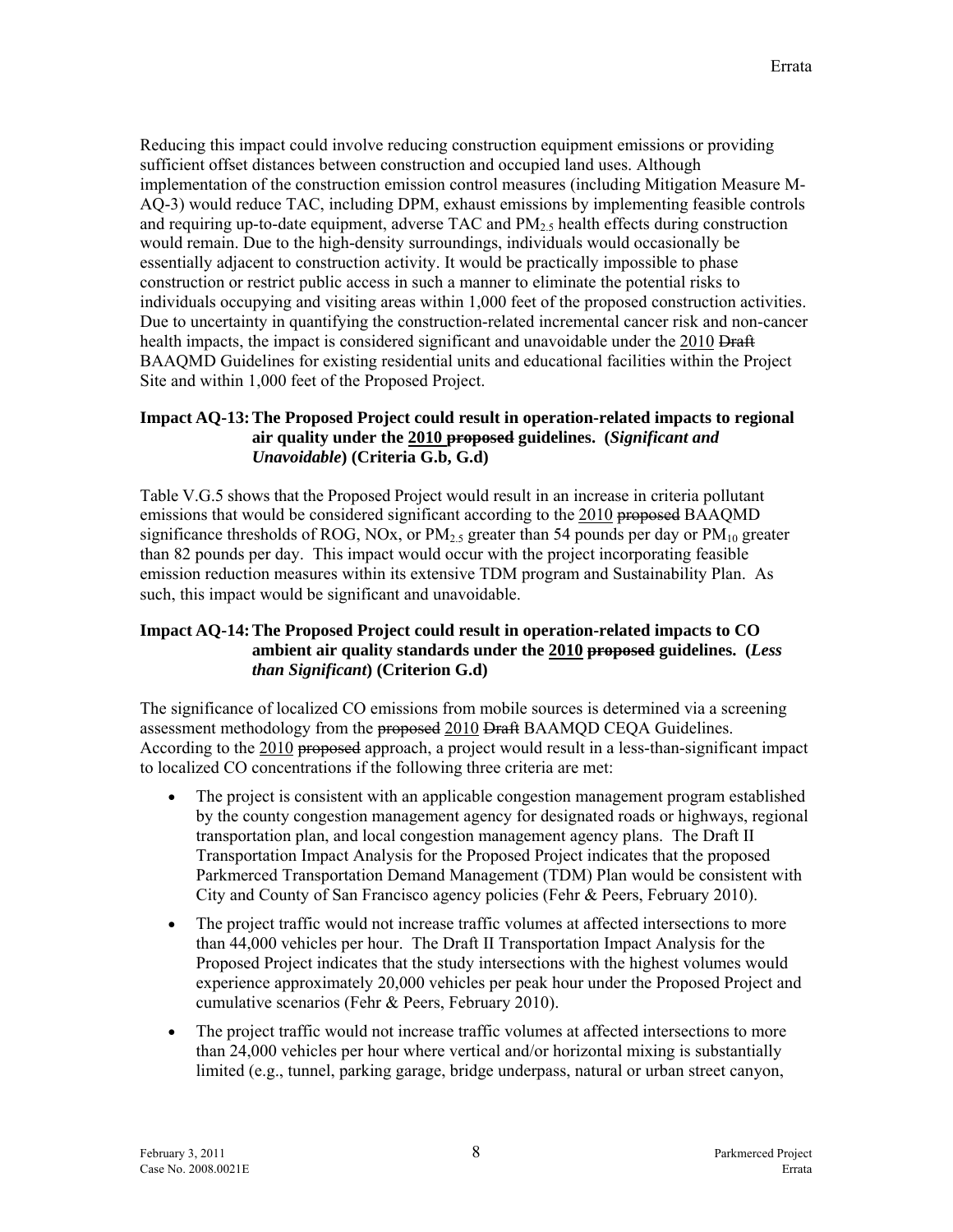below-grade roadway). The Proposed Project would not introduce or increase traffic to these levels for any of the proposed underground parking garages.

This discussion of the screening criteria analysis indicates that violations of the state and federal one-hour and eight-hour standards for CO would not be expected at any study intersections during worst-case atmospheric conditions (wintertime conditions when CO concentrations are typically greatest). Therefore, the Proposed Project would continue to have a less than significant impact on local CO concentrations.

#### **Impact AQ-15: The Proposed Project could result in operation-related impacts to sensitive receptors and substantial pollutant concentrations of toxic air contaminants under proposed 2010 guidelines. (***Significant and Unavoidable***)** *(Criterion G.d)*

Local community risk and hazard impacts are a focus of the 2010 Draft BAAQMD Guidelines. The **proposed** 2010 guidelines emphasize a focus on "impacted communities" including Eastern San Francisco, which is not within or adjacent to the Project Site. Existing local air quality is affected by numerous sources of DPM, other TACs, and criteria pollutants, including traffic on roadways and some stationary sources within 1,000 feet that are permitted but not considered major under BAAQMD rules (see Setting). The primary major roadway within 1,000 feet of the Project Site is Highway 1 (Junipero Serra Boulevard and 19th Avenue).

Operation of the Proposed Project operation would cause increases in traffic emitting DPM, other TACs, and  $PM<sub>2.5</sub>$  and would increase the density of residential uses in an area exposed to these emissions. The May 2010 Draft 2010 BAAQMD Thresholds include screening tables (updated October 2010) identifying potential cancer risk and non-cancer health hazards experienced by sensitive receptors along Highway 1 (Junipero Serra Boulevard and 19th Avenue).<sup>[2](#page-8-0)</sup> According to the new BAAQMD screening tables, sensitive receptors are exposed to potentially significant concentrations of TAC and PM<sub>2.5</sub> (exceeding 0.3  $\mu$ g/m<sup>3</sup>) within 200 feet east or west of Highway 1. The new BAAQMD screening tables also indicate that the estimated incremental

lifetime cancer risk (70‐year lifespan) due to traffic on Highway 1 is greater than 10 cases per

million people for locations within 200 400 feet east or west of the roadway. Health risks from all roadways are dominated by the effects of DPM, a TAC, and  $PM_{2.5}$ .

The Proposed Project would include new residential uses within 1,000 feet of existing stationary sources of TACs and within  $200$  400 feet of Highway 1, which could expose new sensitive receptors to concentrations of DPM, other TACs, and  $PM<sub>2.5</sub>$  considered potentially significant under the proposed 2010 guidelines. To address this issue, potential mitigation could be provided in the form of air filtration for the impacted new residential development near traffic causing elevated DPM and  $PM<sub>2.5</sub>$ . This would reduce the impact of exposing new receptors to elevated concentrations near roadways, but it would not avoid the impact of placing new receptors near Highway 1 and other existing sources of TACs typical of urban environments. Because of

 $\overline{a}$ 

<span id="page-8-0"></span><sup>&</sup>lt;sup>2</sup> BAAQMD, *Draft CEQA Guidelines, San Francisco County Screening Tables for Roadways*, *October* 2010 May 2010.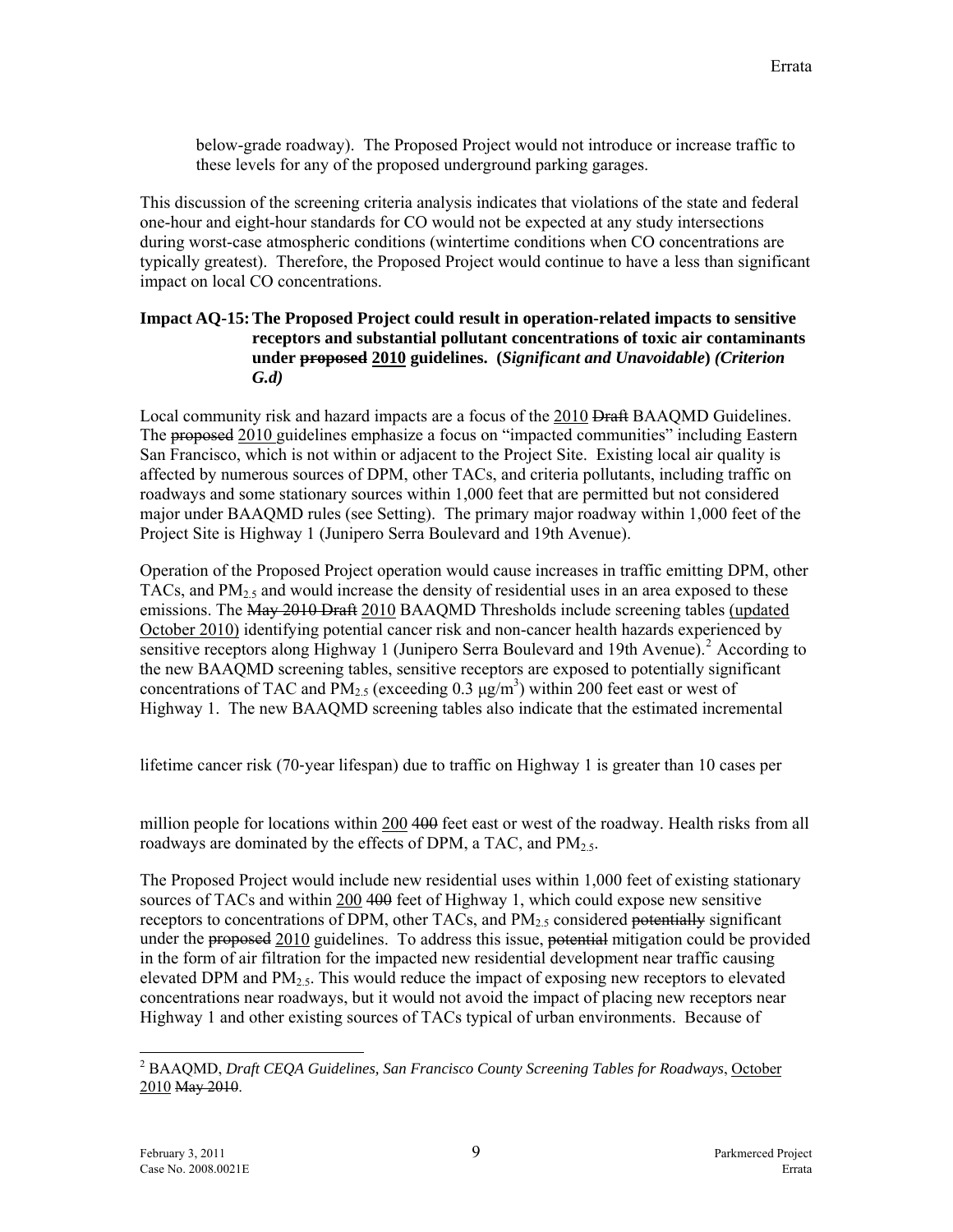uncertain effectiveness and feasibility of implementing this measure, the impact under the 2010 Draft BAAQMD CEQA Guidelines would remain significant and unavoidable.

#### **Mitigation Measure M-AQ-15: Mechanical Ventilation Systems for New Residential Uses. Potential Mitigation Under the Proposed Guidelines for Health Effects from Roadways:** New residential uses within 200 400 feet from the edge of the Project Site boundary along Junipero Serra Boulevard, including ramps on Brotherhood Way, 19th Avenue, or Brotherhood Way shall incorporate mechanical ventilation systems. If the project anticipates operable windows or other sources of infiltration of ambient air, the residences shall be provided with a central HVAC (heating, ventilation and air conditioning) system that includes high efficiency filters for particulates (MERV-13 or higher). The system should operate to maintain positive pressure within the building interior to prevent entrainment of outdoor air indoors. Alternatively, if the development limits infiltration though non-operable windows and other techniques, the residences shall be provided with a ventilation and filtration system that meets the following specifications: (1) ASHRAE MERV-13 supply air filters; (2)  $\ge$  1 air exchanges per hour of fresh outside filtered air; (3)  $>= 4$  air exchanges / hour recirculation; and (4)  $<= 0.25$  air exchanges per hour in unfiltered infiltration.

#### **Impact AQ-16: The Proposed Project could result in impacts related to odors under proposed the 2010 guidelines. (***Less than Significant***)** *(Criterion G.e)*

The 2010 proposed BAAQMD thresholds for odor impacts would not alter this discussion or the conclusion illustrated above that the Proposed Project would result in a less-than-significant impact related to odors.

## **Impact AQ-17: The Proposed Project could result in conflicts with adopted plans related to air quality under proposed the 2010 guidelines. (***Less than Significant***)**  *(Criterion G.a)*

The 2010 proposed BAAQMD thresholds of analysis for determining consistency with the most recently adopted Clean Air Plan would not alter this discussion or the conclusion illustrated above that the Proposed Project would not exceed the population or VMT assumptions contained in the CAP and that the project would implement applicable TCMs, resulting in a less-than-significant impact related potential conflicts with regional air quality management plans.

## **Cumulative air quality impacts under proposed 2010 guidelines.** *(Criteria G.b, G.c, G.d)*

## **Impact AQ-18: The Proposed Project could result in cumulative construction impacts under proposed the 2010 guidelines. (***Significant and Unavoidable***)**

Impact AQ-2 identifies the emission increases attributable to construction of the Proposed Project. As indicated in Table V.G.4, p. V.G.20, the Proposed Project would exceed the BAAQMD's adopted proposed significance thresholds for construction-related ROG, NOx,  $PM_{10}$ , and  $PM_{2.5}$ . Consequently, under the 2010 Draft BAAQMD CEQA Guidelines, the project construction would result in a significant cumulative impact with regard to these emissions.

## **Impact AQ-19: The Proposed Project could result in cumulative criteria pollutant impacts under proposed 2010 guidelines. (***Significant and Unavoidable***)**